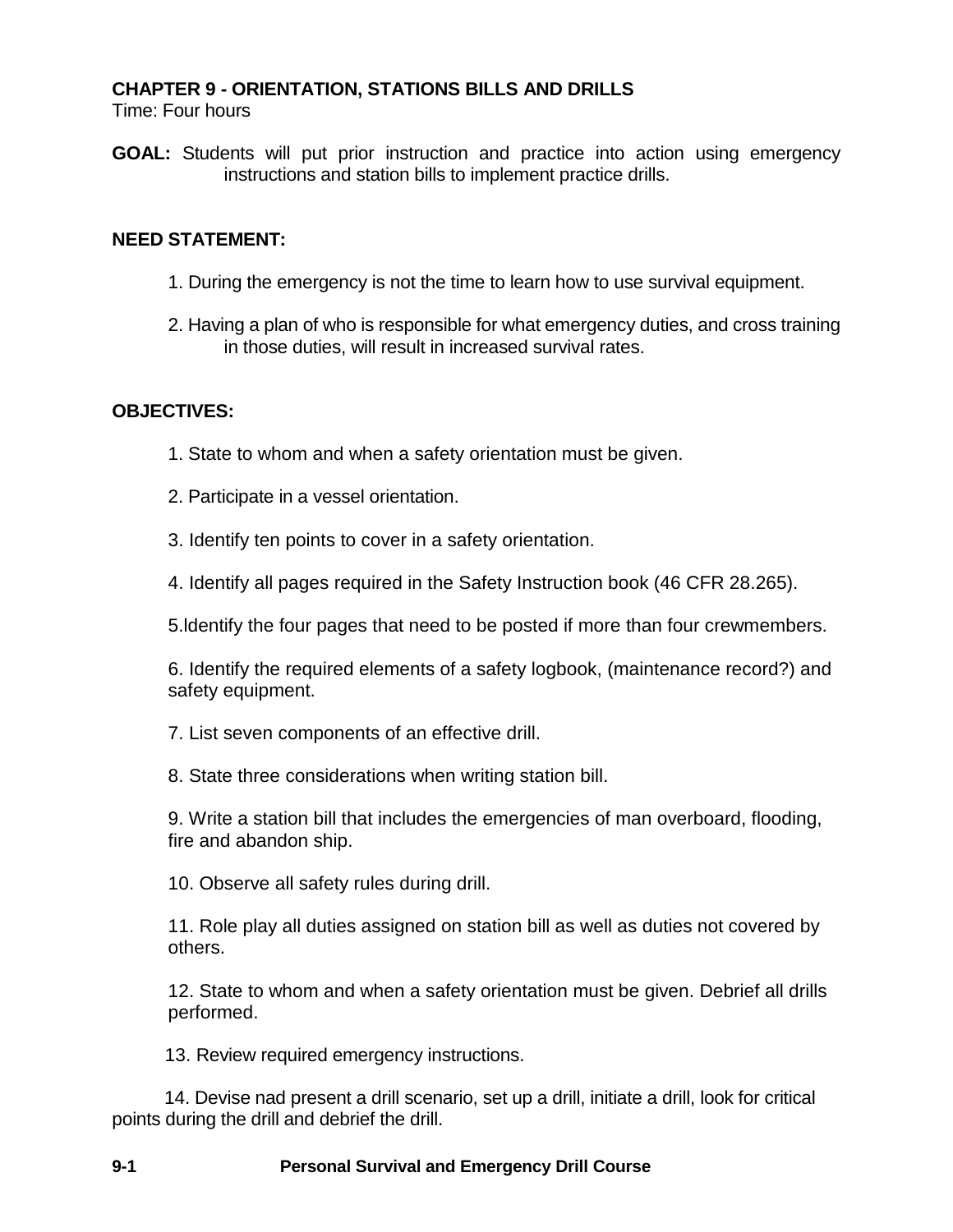## **SKILLS CHECKLIST:**

- 1. Write a station bill that contains at least three emergencies.
- 2. Participate in drills that include all the contingencies listed in 46 CFR 28.270.
- 3. Debrief drills.
- 4. State at least 4 components of an effective drill.

## **EQUIPMENT NEEDED:**

Dockside vessel for practice drills

Immersion suits or PFDs

Fire extinguishers (dummy)

Smoke generator

Chemical light-sticks, strobe, or flashlight (embers for mock fires)

Dewatering pump (optional)

MOB recovery device

Emergency instruction book for vessel

EPIRB (dummy)

Liferaft dummy (empty liferaft canister with 100' painter)

Abandon ship kit

Dummy flare kit

Station bill with duties

Student's own station bill written in class

**NOTE:** Make every effort to use training aids to avoid compromising the practice vessel's safety equipment.

## **TEACHING TIPS:**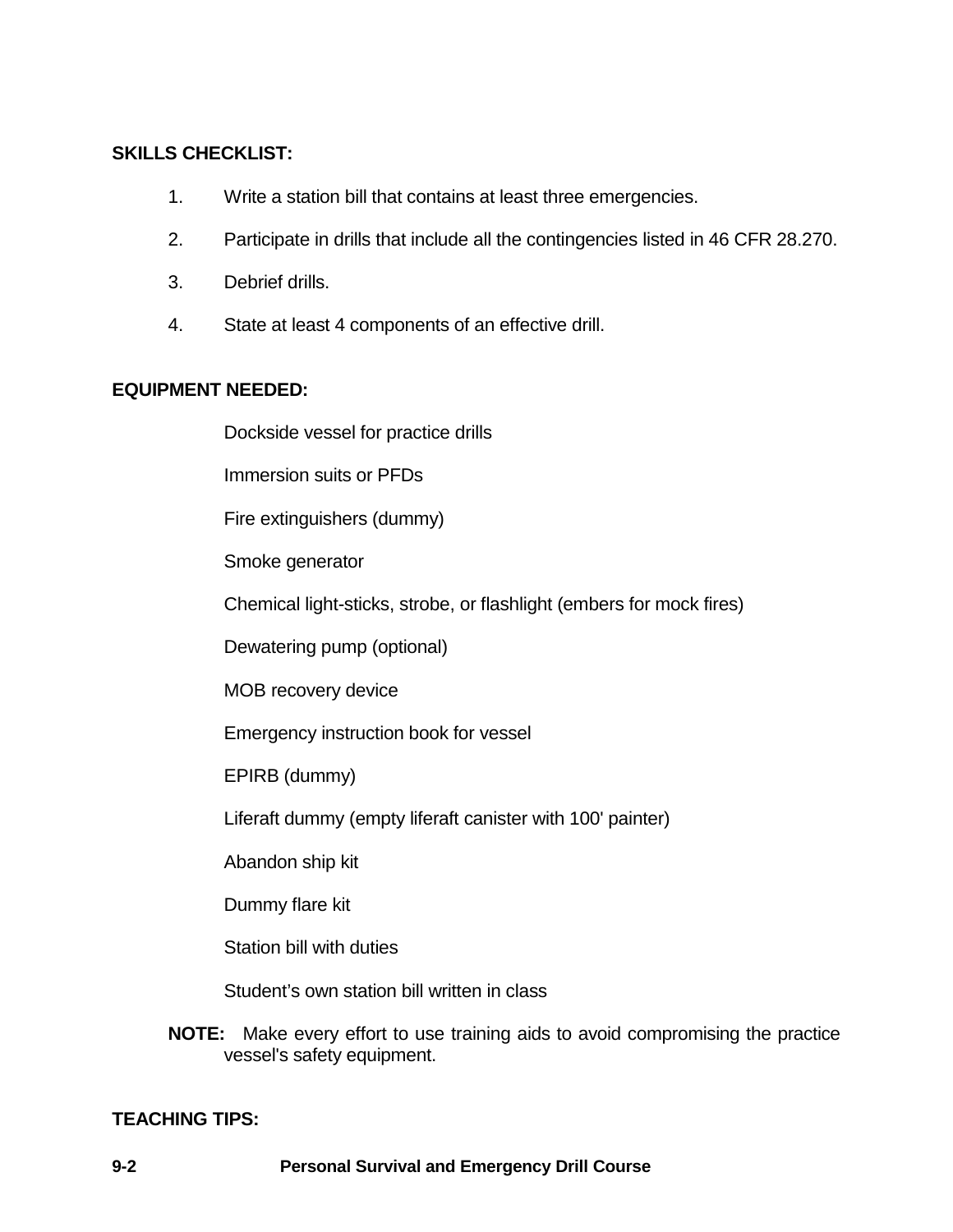- Arrange for the vessel to be used for drills early in the course.
- \* Have someone familiar with the vessel do the orientation and point out special concerns, hazards, etc.
- \* Small classes can be organized into one crew, adding fisheries observers, visitors, non-crew family members to drill sequence. Rotate these roles so that all students practice hands-on drill techniques.
- \* Larger classes will need to be divided into multiple crews and the drill sequences done in a rotating manner.
- Students will be using station bills and emergency instructions they have developed in class to respond to drill scenarios you will present to them in this activity. Remind students this is not a test; this is practice. Participating in this activity will help them to develop drills aboard their own vessel.
- Have students time their first attempt to don immersion suits. Compare this to their time during the abandon ship drill later in the course -- practice makes a difference. Encourage students to work toward donning the suit in less than 60 seconds; almost impossible the first time, but highly probable the second or third try.
- Usually after participating in practice drills students have a heightened appreciation for their use and complexity.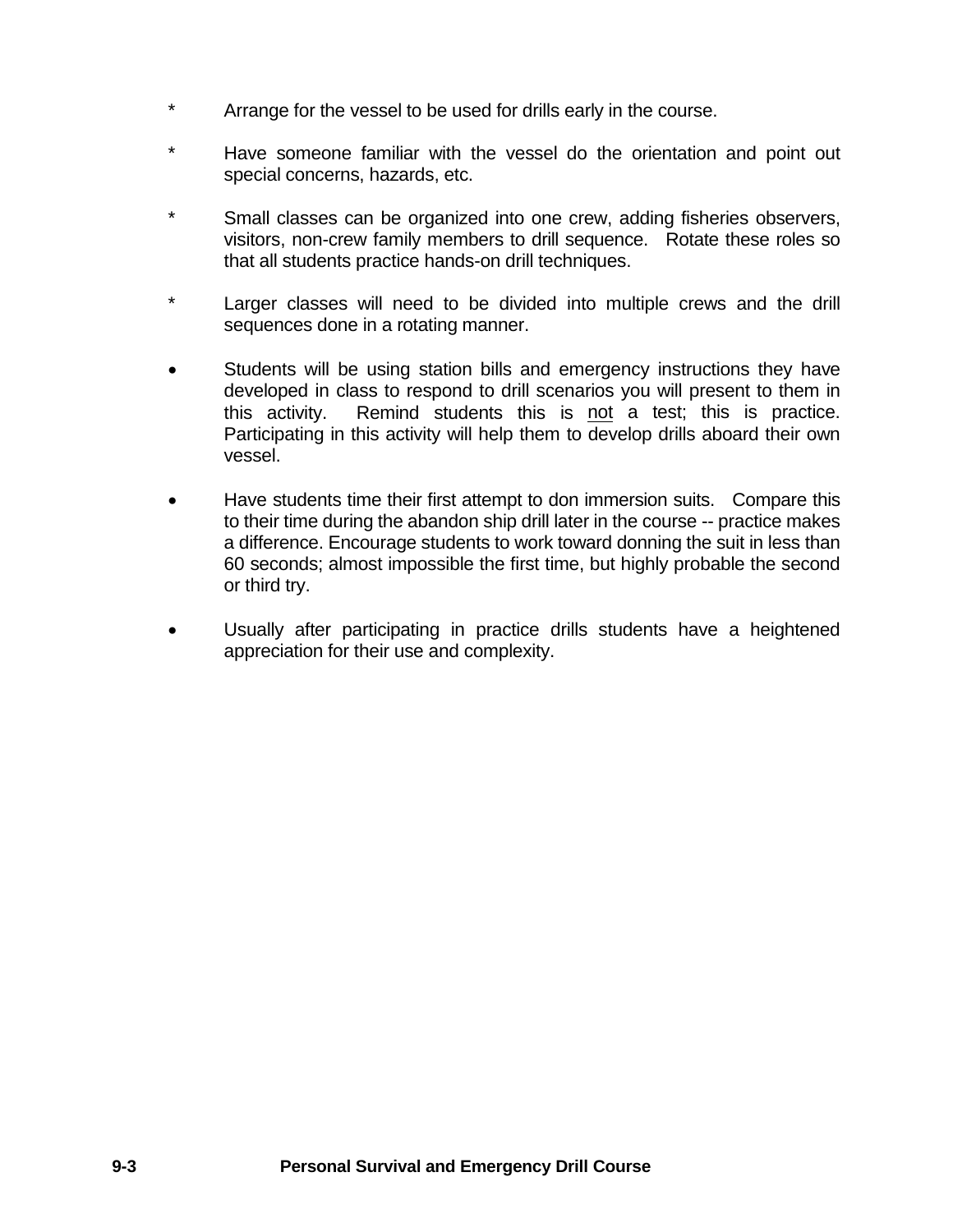### **INSTRUCTIONAL OUTLINE:**

### **I. VESSEL SAFETY ORIENTATION** [46 CFR 28.270 (c) ]

- A. General Points
	- 1. Give all newcomers to your vessel a thorough safety orientation before getting underway.
	- 2. The master must insure that a safety orientation is given to each individual on board who has not received instruction or participated in drills.
	- 3. The safety orientation must explain the emergency instructions, and drill evolutions.
- B. Other points to cover:
	- 1. Dangers of entrapment, special precautions.
	- 2. Check the life ring for condition and length of line/light as per regs.
	- 3. Check for emergency lighting function.
	- 4. General alarm, meaning of other alarms, reporting inoperative alarms.
	- 5. EPIRB location and use.
	- 6. Radio location, use, and distress frequencies.
	- 7. Location of currently dated flares.
	- 8. Location and how to launch survival craft.
	- 9. MOB retrieval device location and use.
	- 10. Location damage control kit and use.
	- 11. Location, donning and use of immersion suits/PFDs.
	- 12. Basic vessel operations: anchoring, engine on/off, gear selection, etc.
	- 13. Hazards such as hatches, winches, lines.
	- 14. Importance of reporting all injuries and malfunctions.
	- 15. Muster station location.
	- 16. Donning fireman's outfit and SCBA (as appropriate to vessel).

#### **9-4 Personal Survival and Emergency Drill Course**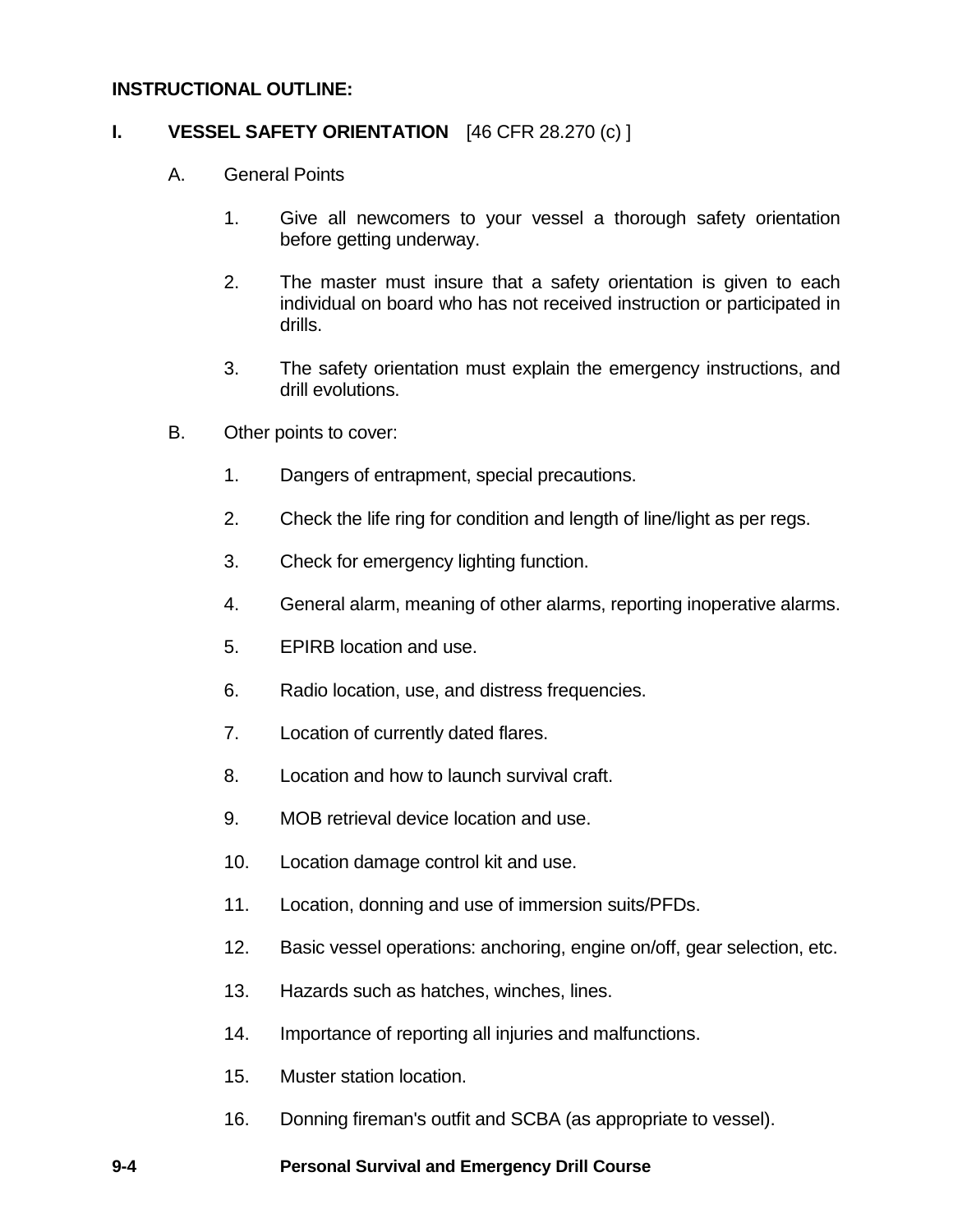- 17. Abandoning the vessel procedures.
- 18. Fire fighting procedures.
- 19. Person overboard procedures.
- 20. Unintentional flooding procedures.
- 21. Special hazards and precautions.
- C. Log all safety orientations conducted with crew name & date.

# **II. EMERGENCY INSTRUCTIONS** [46 CFR 28.265]

- A. Vessels operating beyond the boundary line (this may change in future) or with more than 16 persons on board must post emergency instructions in locations accessible to crew: [46 CFR 28(c)].
	- 1. Vessels operating with less than 4 individuals on board may keep instructions readily available as an alternative to posting.
	- 2. On any vessel, the instructions marked with an asterisk (\*) below, may be kept readily available as an alternative to posting.
- B. Emergency instructions must identify at least the following information as appropriate for the vessel:
	- 1. Survival craft embarkation stations and the craft to which each individual is assigned and location of survival gear.
	- 2. Essential action that must be taken in an emergency by an individual (station bill).
	- 3. Fire and emergency, abandon ship and MOB signals.
	- 4. The location and proper donning of immersion suits.
	- 5. Detailed procedures for making a distress call.
	- \*6. Procedures for rough weather at sea, crossing hazardous bars, flooding, and anchoring.
	- \*7. Procedures for person overboard.
	- \*8. Procedures for fighting fire.
- C. Recommendations regarding emergency instructions.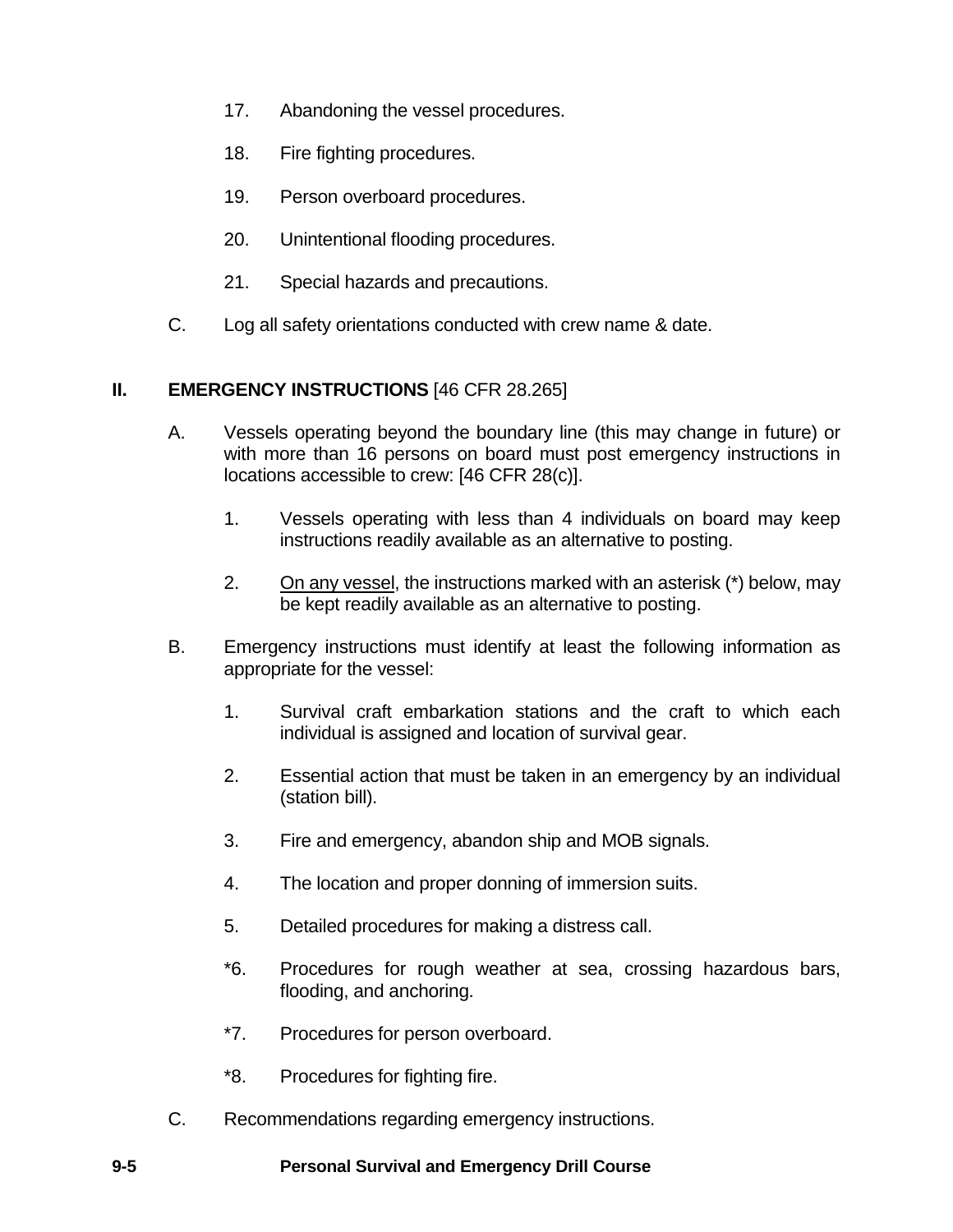- 1. Instructions should be on heavy or waterproof paper.
- 2. Crew should sign a statement affirming their knowledge of the contents of the instruction book.
- 3. Should be reviewed monthly to reflect changes in crew or results of drill debriefings.
- 4. Review emergency instructions and station bills developed during class.

## **III. DRILLS** [46 CFR 28.270 (a)(b)]

- A. At least once a month, the master must ensure that drills are conducted and instructions given to all on board.
	- 1. The person conducting the drills need not be the master or a member of the crew but the master and all must participate.
	- 2. Log all drills with name and dates of drill and what was covered on the following list.
- B. Drills and instruction are to include:
	- 1. Abandoning the vessel.
	- 2. Fighting fire in different locations aboard vessel.
	- 3. Recovering an individual in the water.
	- 4. Minimizing the effects of flooding.
	- 5. Launching and recovering survival craft.
	- 6. Donning immersion suits, and PFDs.
	- 7. Donning a fireman's outfit and SCBA, if so equipped.
	- 8. Making radio distress calls and visual distress signals.
	- 9. Activating the general alarm and reporting inoperative alarms and fire detection systems.
- C. After September 1, 1994, persons conducting drills and giving instruction must be trained in the proper procedure by a USCG accepted instructor/program. [46 CFR 28.270(C)]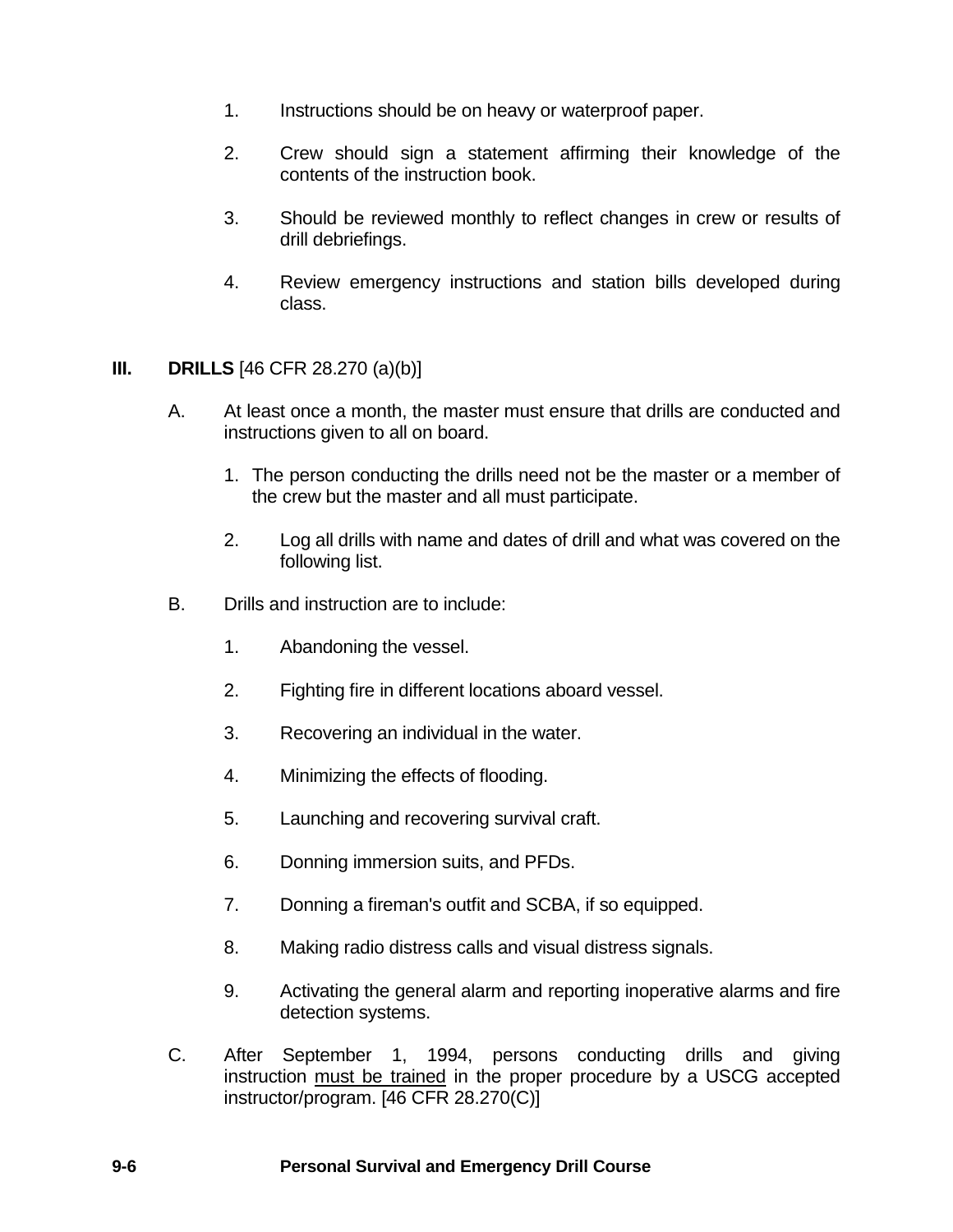# **IV. HOW TO CONDUCT A DRILL**

- A. Drill scenarios can be created to incorporate more than one of the contingencies listed above (B).
	- 1. SAFETY FIRST!! There is no reason to run, go down ladders the wrong way, or to engender self or others.
	- 2. Should be as realistic as possible, speed builds through practice.
- B. Designate one person as observer. This individual should:
	- 1. Not be key to the normal response party.
	- 2. Pose additional problems and answers questions.
	- 3. Be responsible for checklist of key training points.
	- 4. Evaluate actions of response party during debrief.
- C. Be spontaneous- don't always announce drills beforehand; carry out drills under varying circumstances.
- D. Involve ALL hands including master.
- E. Hands-on: plan for the use of emergency equipment.
- F. As crew abilities increase, so can the complexity of the drill, (personnel casualties can be imposed, system malfunctions, etc.).
- G. Debrief: a drill is not complete until you have discussed what took place and how you can react in an emergency more effectively.
	- 1. Who had too much to do?
	- 2. Who had too little to do?
	- 4. Where were the problems?
- H. Should be a positive experience and an opportunity to build teamwork and build confidence
- I. Log all drills conducted.
- J. Be sure that your crew, other people & vessels know this is not a real emergency.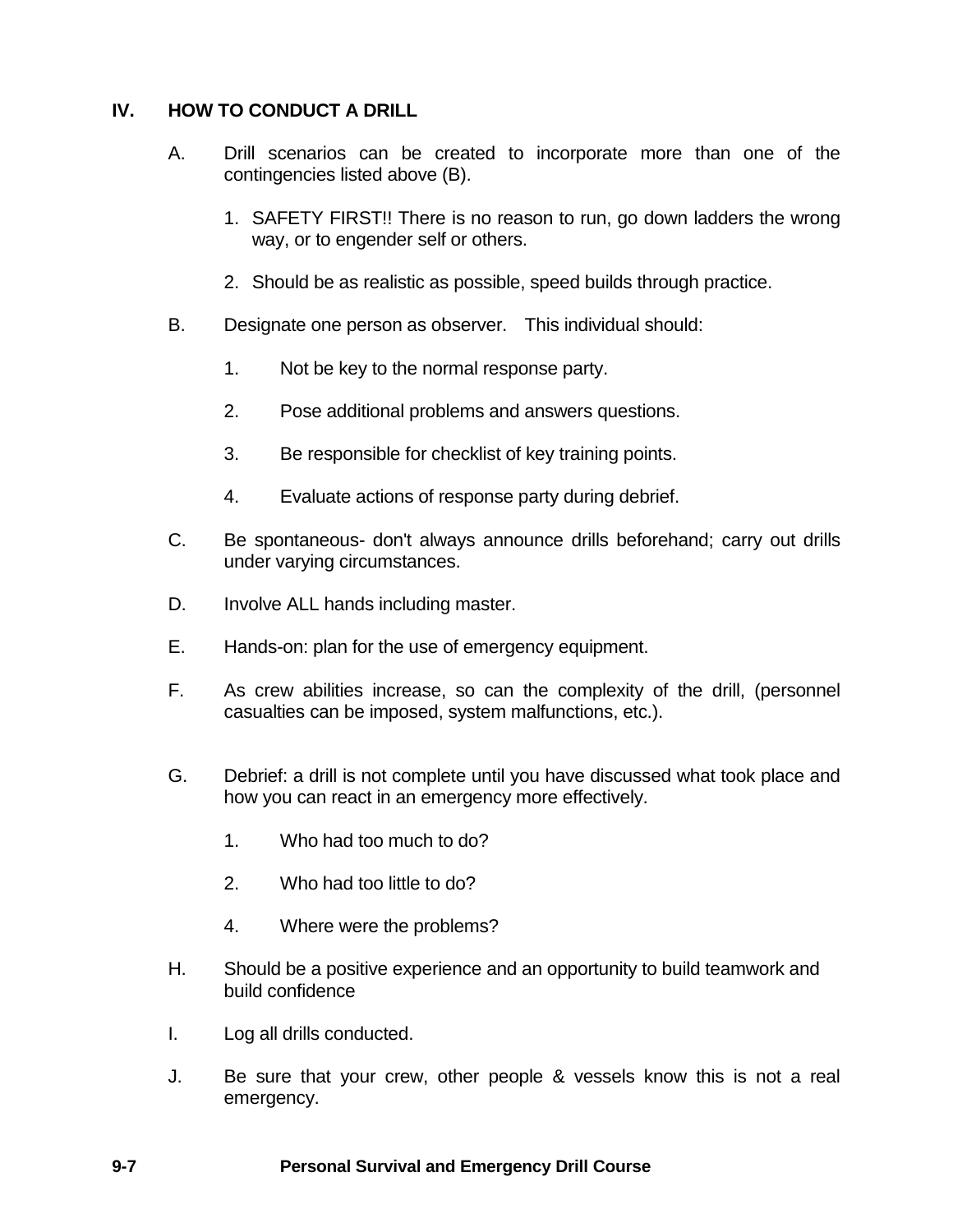## V. EFFECTIVE DRILLS

A. Safe.

- B. Use realistic scenarios
- C. Build technique, increase confidence
- D. Build teamwork.
- E. Should be a positive experience.
- F. All personnel should participate.
- G. Be debriefed.

## **VI. SUMMARY**

- A. You are required to provide orientation to new crew members, carry emergency instructions aboard and conduct monthly drills.
- B. In the same way that you build technique and teamwork in your fishing operations, drills build your crew's ability to deal with emergency situations through practice.

## **VII. DRILL PRACTICE**

- A. Do four scenarios for the practice drills: MOB, Fire, Flooding and Abandon Ship. You must include at least all 9 points from Section III. B to be in compliant and react effectively to the most common emergencies.
- B. Students will use station bills and emergency instruction they have developed throughout the course to respond to the drill scenarios you present aboard practice vessel.
- C. Complete student skills checklist for course if this is the last unit in the course being taught.